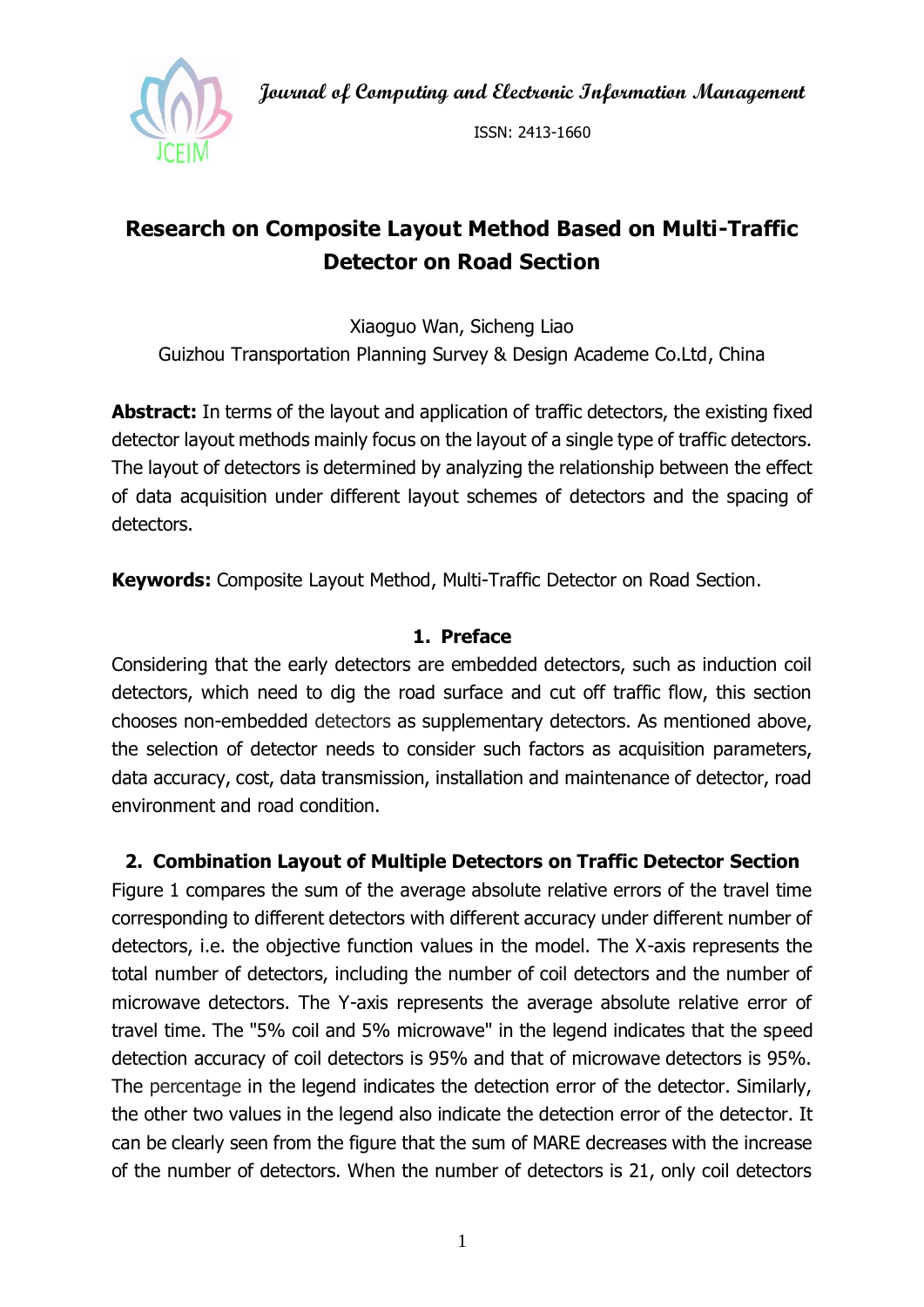are installed. At this time, the error values of the three schemes are the same and are at the highest value; with the addition of microwave detectors, the error values decrease accordingly. When the number of detectors reaches 105, the decline rate of error becomes slower. Under the same number of detectors, different accuracy of microwave detectors will lead to different degrees of error (three different color blocks). The higher the accuracy of microwave detectors (the blue bar in the figure) the lower the error value. For detectors with low detection accuracy, increasing the number of detectors can achieve the same accuracy as the data collected by highprecision detectors. For example, the height of blue rectangular strips with 42 detectors is basically the same as that of green rectangular strips with 84 detectors and red rectangular strips with 273 detectors. The smaller the error of the detector, the less the amount of data needed. Since the precision scheme of the detector studied in this section is "5% coil and 10% microwave", the layout of the detector under this condition will be emphasized in the following section. Compared with the green bar in the graph, when the number of detectors exceeds 189, the improvement of data accuracy is not obvious, so 189 is chosen as the maximum number of detectors.



Figure 1 Comparison of Detector Layout Schemes under Different Detection **Accuracy** 

Fig. 2 draws the layout of nine detector combination schemes. The data at the top of the figure represents the total number of detectors. The corresponding line is the highway section. The black short solid line on the left side of the line represents the layout of the coil detector, while the red short solid line on the right side represents the layout of the microwave detector. As can be seen from the figure, with the increase of microwave detectors, the distribution of detectors tends to be uniform, but at the same time there will be over-concentration, which will lead to redundancy of detectors, resulting in a waste of funds and manpower. Combining with Figure 1, we know that the centralized placement of detectors also results in that the detection accuracy of data does not increase with the number of detectors. From Figure 2, we can also see that when the number of detectors is 126, the layout of detectors is relatively uniform and the coverage rate is high. When the number of detectors increases to 147, 168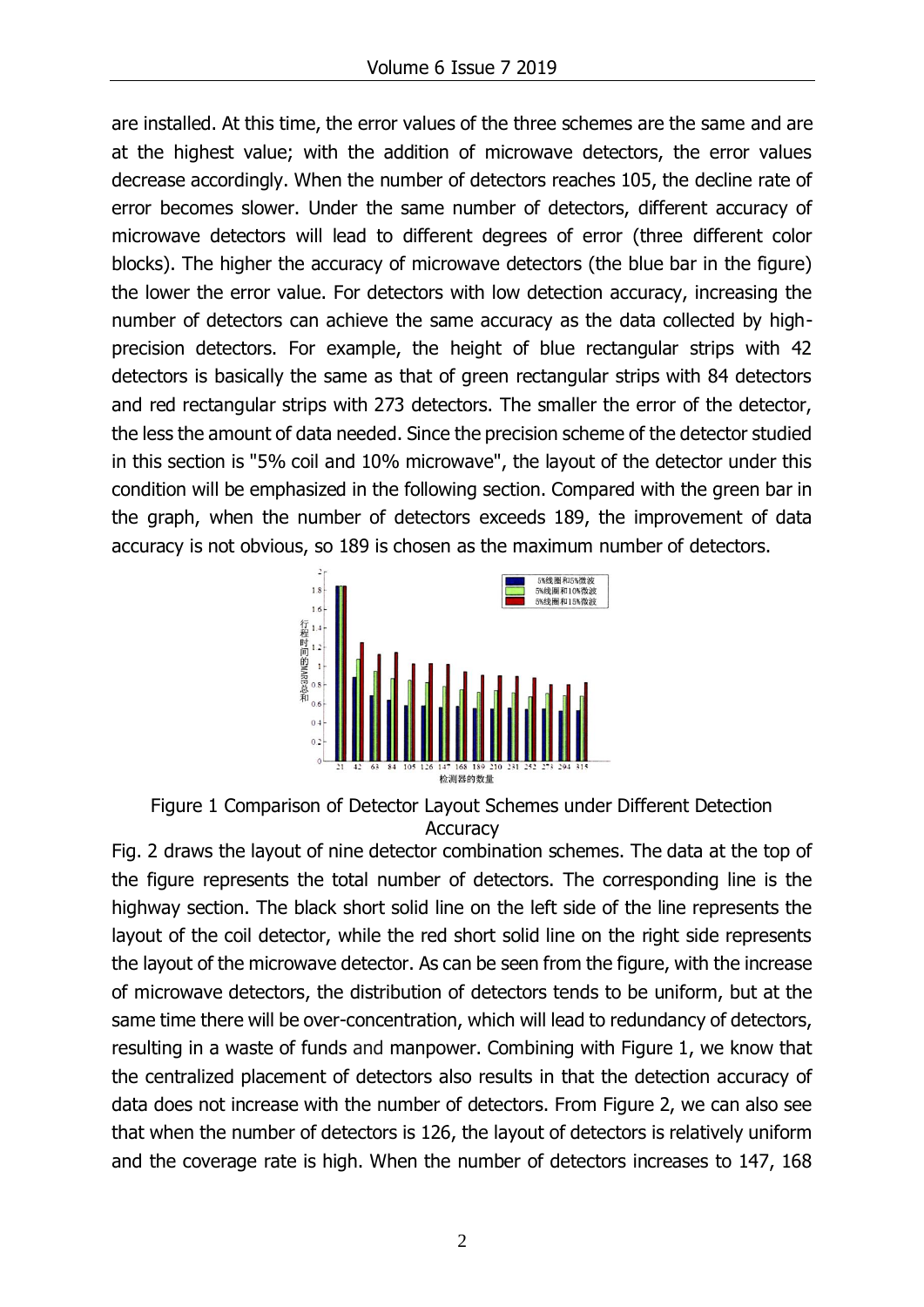and 189, the coverage of detectors does not change much compared with 126, but the redundancy of detectors increases a lot. Therefore, it can be inferred that the number of detectors has an optimal value. Increasing the number of detectors will not increase the estimation accuracy, but reducing the number of detectors will affect the estimation accuracy.



Figure 2 Layout of Detectors

Figure 3 shows the average absolute relative error of travel time under different layout schemes. The X-axis represents the sequence coding of the road segment, and the Yaxis represents the average absolute relative error of the travel time. As shown in the figure, when only coil detectors are laid on the road, the average absolute relative error of travel time is the largest, followed by the scheme with the same number of microwave detectors. When the number of detectors exceeds 84, the improvement of estimation accuracy is not significant. Considering the limitation of cost and quantity, the optimal scheme of detector placement is to use the least detectors to obtain higher detection accuracy. Therefore, after the above analysis, the optimal number of detectors to meet the requirements of this section is 84. At this time, the average distance between detectors is 1.745 kilometers, the maximum distance is 5.6 kilometers and the minimum distance is 0.2 kilometers. In addition, by comparing the